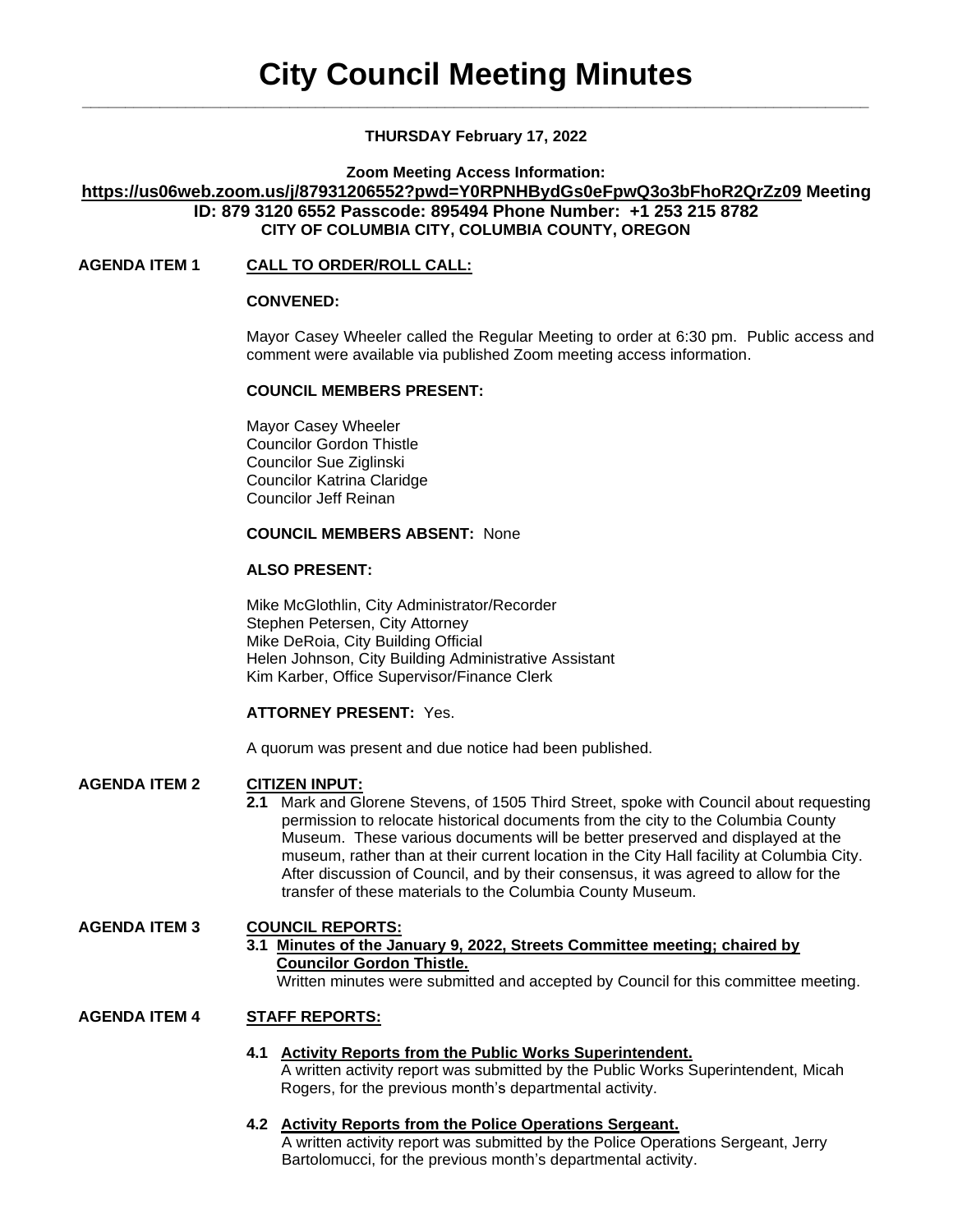### **AGENDA ITEM 5 CONSENT AGENDA:**

- **5.1 Bills paid with check numbers 33548 through 33595 during the month of January 2022.**
- **5.2 Minutes of the January 20, 2022, Regular City Council Meeting.**
- **5.3 Expense v. Budget Report for the period ending January 31, 2022.**

COUNCIL APPROVED THE CONSENT AGENDA BY UNANIMOUS ROLL CALL VOTE.

#### **AGENDA ITEM 6 UNFINISHED BUSINESS:** None

#### **AGENDA ITEM 7 NEW BUSINESS:**

#### **7.1 Request to address Council regarding permit costs associated with the Columbia City Mini Storage commercial construction project, as submitted by Valyrie German of Columbia City Storage LLC.**

REPRESENTATIVES OF COLUMBIA CITY STORAGE LLC; VALYRIE GERMAN, WADE ELLIOTT, JOSH KOMP, AND JERRY REID WERE PRESENT TO ADDRESS COUNCIL IN THIS REQUEST REGARDING PERMIT COSTS ASSOCIATED WITH THEIR COMMERCIAL CONSTRUCTION PROJECT. CITY REPRESENTATIVES INCLUDED CITY ADMINISTRATOR MIKE MCGLOTHLIN, CITY ATTORNEY STEVE PETERSEN, CITY BUILDING OFFICIAL MIKE DEROIA, AND CITY BUILDING ADMINISTRATIVE ASSISTANT HELEN JOHNSON.

WADE ELLIOTT SAID THAT HE WAS THANKFUL FOR THE OPPORTUNITY TO ADDRESS COUNCIL AND THAT HE WOULD LIKE TO ADDRESS THE COSTS ASSOCIATED WITH PERMIT FEES FOR THIS PARTICULAR CONSTRUCTION PROJECT. HE SAID THAT HE WAS COMPARING THE CURRENT PROJECT TO A SIMILAR SELF-STORAGE CONSTRUCTION PROJECT THAT HE DID ABOUT 10 YEARS AGO IN THE CITY OF ST. HELENS WHERE THE COSTS OF THE BUILDINGS WAS USED TO FORUMLATE THE RELEVANT PERMIT FEES, AND THAT HE ASSUMED THAT WAS HOW IT WOULD WORK WITH THE CURRENT PROJECT IN COLUMBIA CITY. WADE ELLIOTT SAID THAT HE UNDERSTANDS THAT ICC VALUES ARE CURRENTLY USED BUT FEELS THAT THIS PRACTICE IS BETTER SUITED TO LARGE MUNICIPALITIES. HE SAID THAT THE USE OF THE ICC VALUES INSTEAD OF THE ACTUAL CONSTRUCTION COSTS OF THE BUILDINGS INCREASED THE PERMIT COSTS BY APPROXIMATELY \$39,000.00. WADE ELLIOTT ALSO SAID THAT HE FELT THAT IT WAS UNFAIR TO USE THE ASSIGNED ICC VALUES INSTEAD OF THE ACTUAL CONSTRUCTION COSTS OF THE BUILDINGS. HE THEN REFERENCED THE ACTUAL COSTS FOR CONSTRUCTION THAT HAD BEEN PROVIDED TO COUNCIL FOR THEIR REVIEW IN CONTRAST TO THE MATERIAL THAT HAD BEEN PROVIDED BY CITY STAFF. WADE ELLIOTT SAID THAT THIS WAS THE POINT THAT HE WANTED TO MAKE WITH COUNCIL; THE COMPARISON TO THE EARLIER PROJECT IN ST. HELENS AND HIS CONTENTION THAT BUILDING CONSTRUCTION COSTS SHOULD BE USED INSTEAD OF ICC VALUES TO FORMULATE PERMIT FEES. HE THEN ASKED IF ANYONE ELSE FROM HIS TEAM WANTED TO PROVIDE AND FURTHER INFORMATION AS WELL.

VALYRIE GERMAN SPOKE NEXT ON BEHALF OF THE CONSTRUCTION GROUP AND REFERENCED THE SPREADSHEETS THAT SHE HAD PROVIDED FOR COUNCIL'S REVIEW. SHE TOO MENTIONED THAT SHE WAS EXCITED ABOUT THE BUSINESS COMING TO COLUMBIA CITY AND WAS SURE THAT THE CITY FELT THE SAME WAY WITH THE LOT FINALLY BEING COMMERCIALLY DEVELOPED. SHE SAID THAT SHE DID EXPERINCE "STICKER SHOCK" WHEN SHE SAW THE PERMIT FEE COSTS, ESPECIALLY IN CONTRAST TO WHAT SHE REFERRED TO AS THE COST OF THE BUILDING. SHE ALSO SAID THAT SHE APPRECIATED THE OPPORTUNITY TO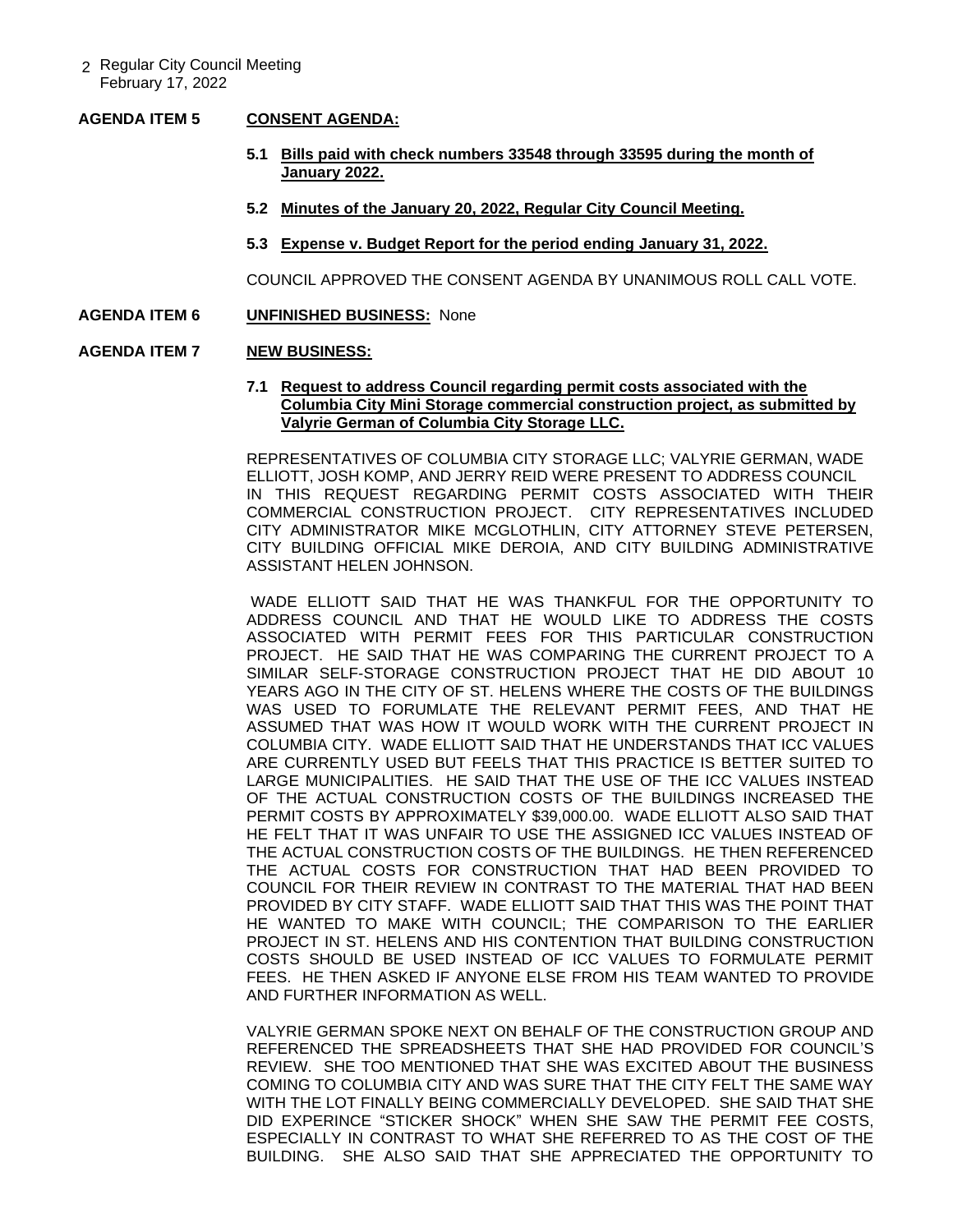ADDRESS THE COUNCIL ABOUT THE ISSUE. VALYRIE GERMAIN ALSO SAID THAT SOME OF THE BUILDINGS BEING CONSTRUCTED ARE NOT FINISHED IN RESPECT TO SHEETROCK, FLOORING, ETC., AND SHE STATED THAT THESE BUILDINGS ARE MORE LIKE A WAREHOUSE RATHER THAN A FULLY FINISHED STRUCTURE. SHE SAID THAT THESE WERE HER MAIN POINTS THAT SHE WANTED TO MAKE AND THEN DEFERRED TO JOSH KOMP AND JERRY REID FOR ANY INPUT THAT THEY MAY HAVE WANTED TO SHARE IN REGARD TO BUILDING CONSTRUCTION. NEITHER JOSH KOMP NOR JERRY REID PROVIDED ANY INPUT AT THAT TIME.

COUNCILOR JEFF REINAN NEXT ASKED THE CONSTRUCTION GROUP IF THEY HAD SEEN THE WRITTEN RESPONSE FROM THE CITY'S BUILDING OFFICIAL, MIKE DEROIA, REGARDING THE PERMIT FEE ISSUE. THIS WRITTEN REPONSE WAS INCLUDED IN THE CITY COUNCIL'S AGENDA PACKET AND COUNCILOR REINAN POINTED OUT THAT THE BUILDING OFFICIAL ADDRESSED IN THAT WRITTEN RESPONSE THE CONSTRUCTION VALUES VERSUS ICC CODES USAGE IN FORMULATING THE PERMIT FEES. COUNCILOR REINAN DID SAY THAT HE DID NOT KNOW WHERE THE ICC VALUES CAME FROM BUT THAT THE BUILDING OFFICIAL LAID ALL OF THE INFORMATION OUT FOR EVERYONE TO SEE. WAYDE ELLIOTT ASKED JOSH KOMP TO RESPOND TO THIS ISSUE AND HE DID SO BY VERIFYING THAT THE ICC VALUES ARE PUBLISHED AS A NATIONAL SET OF VALUES BY BUILDING TYPE AND DO NOT REFLECT CONSTRUCTION COSTS. IN ESSENCE, THE ICC APPLIES A STANDARD SET OF COSTS BASED UPON THE BUILDINGS CLASSIFICATION AND NOT WHAT IT COSTS TO CONSTRUCT THE BUILDING.

CITY ADMINISTRATOR MIKE MCGLOTHLIN THEN ASKED BUILDING OFFICIAL MIKE DEROIA IF THERE WAS ANYTHING ELSE THAT HE NEEDED TO ELABORATE ON, OUTSIDE OF HIS LETTER, FOR COUNCIL. MIKE DEROIA RESPONDED THAT JOSH KOMP WAS CORRECT IN THAT THE ICC TABLES ARE A NATIONWIDE SET STANDARD, THAT THEY ARE CITED IN OREGON ADMINISTRATIVE RULES AS THE SET STANDARD, AND THAT IT IS HIS UNDERSTANDING THAT THERE IS NOT CONFLICT IN HOW THE FEES WERE ULTIMATELY DETERMINED. HE REITERATED THAT THE CORRECT METHODOLGY, TABLES, AND ORDINANCE INTERPRETATION WERE USED AND THAT THE FEES WERE WHAT THEY WERE. HE ALSO CLARIFIED THAT REGARDLESS OF THE TYPES OF FINISHES THAT ARE CONTAINED WITHIN A BUILDING, STAFF ARE STILL REQUIRED TO INSPECT AND REVIEW TO THE ESTABLISHED STANDARD. INSPECTION SERVICES REMAIN THE SAME AND MIKE DEROIA SAID THAT THEY WERE APPLIED CORRECTLY IN THIS CASE BY FOLLOWING THE APPROPRIATE METHODOLOGY. MIKE DEROIA DID SAY THAT IF THE CITY WANTED TO ADDRESS THE TOTAL AMOUNT OF FEES, THEN THE FEE SCHEDULE SHOULD BE AMENDED. HE SAID THAT BY AMENDING THE FEE SCHEDULE, AND NOT THE METHODOLOGY USED TO ARRIVE AT THE PERMIT COSTS, THE CITY COULD ENSURE THAT EQUAL APPLICATION OF THE STANDARD WAS BEING MET; NOT ONLY WITH THIS PROJECT BUT WITH ALL OTHER PROJECTS MOVING FORWARD.

HELEN JOHNSON, CITY BUILDING ADMINISTRATIVE ASSISTANT, WHEN ASKED BY THE CITY ADMINISTRATOR FOR ANY INPUT THAT SHE MAY HAVE, REPLIED THAT SHE WAS PRESENT FOR ADMINISTRATIVE SUPPORT, TO ANSWER ANY QUESTIONS THAT MAY BE HAD, AND TO EXPLAIN THE SPREADSHEETS THAT SHE HAD PREPARED ON THE CITY'S BEHALF. SHE SAID THAT SHE HAD NO FURTHER INPUT AT THAT TIME.

THE CITY ADMINISTRATOR THEN ASKED COUNCIL IF THERE WERE ANY QUESTIONS FOR THE CITY ATTORNEY, STEVE PETERSEN, WHO WAS PRESENT TO OFFER LEGAL COUNSEL RELATED TO THE DISCUSSION. COUNCIL HAD NO QUESTIONS FOR THE CITY ATTORNEY BUT COUNCILOR THISTLE SAID THAT HE DID HAVE A QUESTION FOR THE CITY BUILDING OFFICIAL, MIKE DEROIA.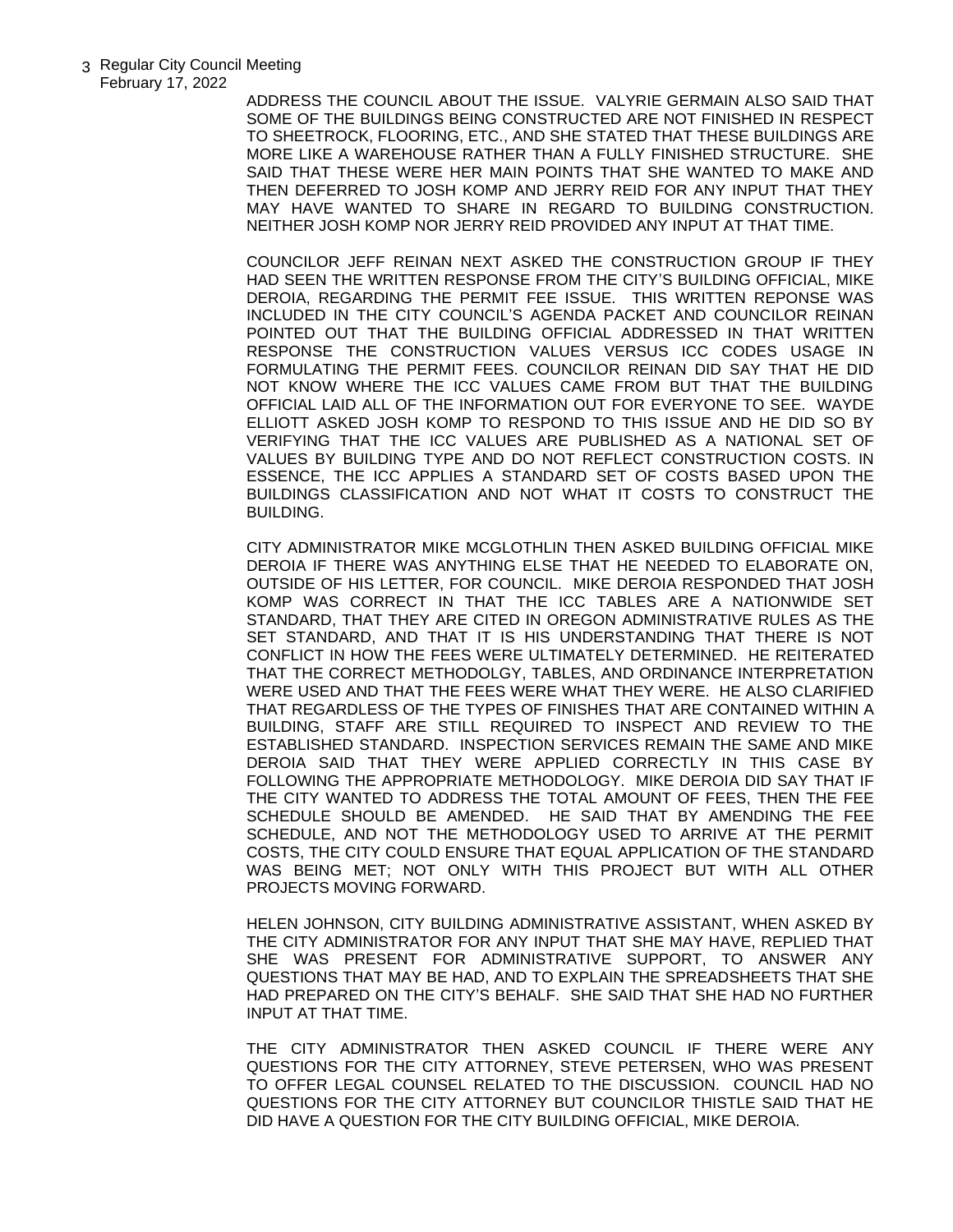COUNCILOR THISTLE ASKED MIKE DEROIA IF THIS PROJECT WAS IN RAINIER OR CLATSKANIE WOULD THE SCHEDULE BE THE SAME? MIKE DEROIA RESPONDED THAT EACH MUNICIPALITY HAS ITS OWN FEE SCHEDULES AND THAT HE CAN ONLY ANSWER AS TO WHAT THE CITIES OF ST. HELENS AND COLUMBIA CITY WOULD DO. HE SAID THAT THE STATE SETS THE METHODOLOGY THAT EACH MUNICIPALITY HAS TO GO BY BUT THAT EACH MUNICIPALITY HAS THEIR OWN FEE SCHEDULE, AND THAT COLUMBIA CITY'S FEE SCHEDULE WAS LAST UPDATED IN JULY OF 2020. COUNCILOR THISTLE THEN ASKED IF THE PROJECT WAS IN ST. HELENS WOULD THE FEE SCHEDULE BE THE SAME? MIKE DEROIA RESPONDED THAT IN THIS CASE IT WOULD AS COLUMBIA CITY HAS ADOPTED THE SAME FEE SCHEDULE AS ST. HELENS. HE FURTHER CLARIFIED THAT THE PERMIT FEES WOULD BE THE SAME BUT THAT THE SYSTEM DEVELOPMENT CHARGES (SDC'S) WOULD DIFFER.

COUNCILOR REINAN THEN ELABORATED THAT BASED UPON THE STATEMENT THAT THESE BUILDINGS WERE UNFINISHED WITH NO SHEETROCK OR OTHER FINISHINGS, HE ALSO NOTICED THAT THERE WERE THREE DIFFERENT BUILDING CLASSIFICATIONS: A, B, AND C. COUNCILOR REINAN THEN ASKED WAS CONSIDERATION TAKEN INTO ACCOUNT THESE DIFFERENCES BETWEEN THE DIFFERENT TYPES OF BUILDINGS? MIIKE DEROIA RESPONDED THAT SOME OF THE BUILDINGS WERE CONSIDERED AS UNFINISHED IN THAT THEY WERE STEEL SUPPORTED WITH METAL SHEETING, BUT THAT THEY ALSO HAD FIREWALLS, FOUNDATIONS, WALLS, AND ROOFS PRESENT WHICH REQUIRES REVIEW AND INSPECTION. MIKE DEROIA ALSO SAID THAT TWO OF THE BUILDINGS WERE ESENTIALLY CONSIDERED AS CARPORTS AND THAT ALLOWANCES WERE MADE FOR THESE TWO SPECIFIC BUILDINGS UNDER A SEPARATE STANDARD THAT WAS FOUND TO BE FAIRER TO THE APPLICANT.

WADE ELLIOTT THEN REPEATED THE DIFFERENCES IN ICC VALUE VERSUS CONSTRUCTION COSTS FOR THE BUILDINGS AND THAT THE DEGREE OF INSPECTIONS NEEDED FOR SOME OF THE BUILDINGS IN RELATION TO THE COSTS SEEMED EXCESSIVE TO HIM. MIKE DEROIA REPLIED THAT HE UNDERSTOOD THE POINT BEING MADE BUT THAT THE METHODOLGY USED WAS CORRECT AND THAT IT WAS EQUALLY APPLIED TO THIS PROJECT AS IT WOULD TO ANY OTHER. WADE ELLIOTT THEN ASKED MIKE DEROIA IF THERE HAD BEEN SIGNIFICANT CHANGES IN ST. HELENS SINCE HE LAST WORKED IN ST. HELENS? MIKE DEROIA REPLIED HE DID NOT HAVE AN ANSWER TO THAT BUT THAT HE COULD RESEARCH THE HISTORY OF TABLE CHANGES AND PROVIDE THAT ANSWER.

WADE ELLIOTT THEN SUMMARIZED THAT THE CONSTRUCTION GROUP WAS ASKING FOR A REDUCTION IN THE PERMIT FEES REQUIRED AND THAT THEY BE BASED UPON CONSTRUCTION VALUE INSTEAD OF THE ICC TABLE OF VALUES BY BUILDING TYPE. THIS WOULD RESULT IN A REDUCTION OF THE ASSOCIATED FEES IN THE AMOUNT OF APPROXIMATELY \$39,000.00.

MAYOR WHEELER THEN ASKED IF THIS ISSUE NEEDED TO BE DECIDED TONIGHT OR IF THE COUNCIL COULD TAKE TIME TO DECIDE ON THE ISSUE. THE CITY ADMINISTRATOR RESPONDED THAT COUNCIL COULD TAKE TIME TO REVIEW AND DISCUSS FURTHER BEFORE REACHING A DECISION IN THE NEAR FUTURE. CITY ATTORNEY STEVE PETERSEN ALSO CONCURRED WITH THAT ASSESSMENT FOR REACHING A DECISION AND COMMUNICATING IT TO THE CONSTRUCTION GROUP.

COUNCILOR REINAN ASKED HOW LONG THE CONSTRUCTION GROUP HAD KNOWN ABOUT THE PERMIT FEES AND THE REASON FOR THE DELAY IN APPROACHING COUNCIL, IF THERE WAS ONE. WADE ELLIOTT REPLIED THAT THEY HAD KNOW ABOUT THE FEES FOR A WHILE BUT ALSO KNEW THAT IT WOULD BE A TIME-CONSUMING PROCESS TO APPEAL THE ISSUE TO COUNCIL. NOT WANTING TO CAUSE DELAYS AT THE CONSTRUCTION SITE WITH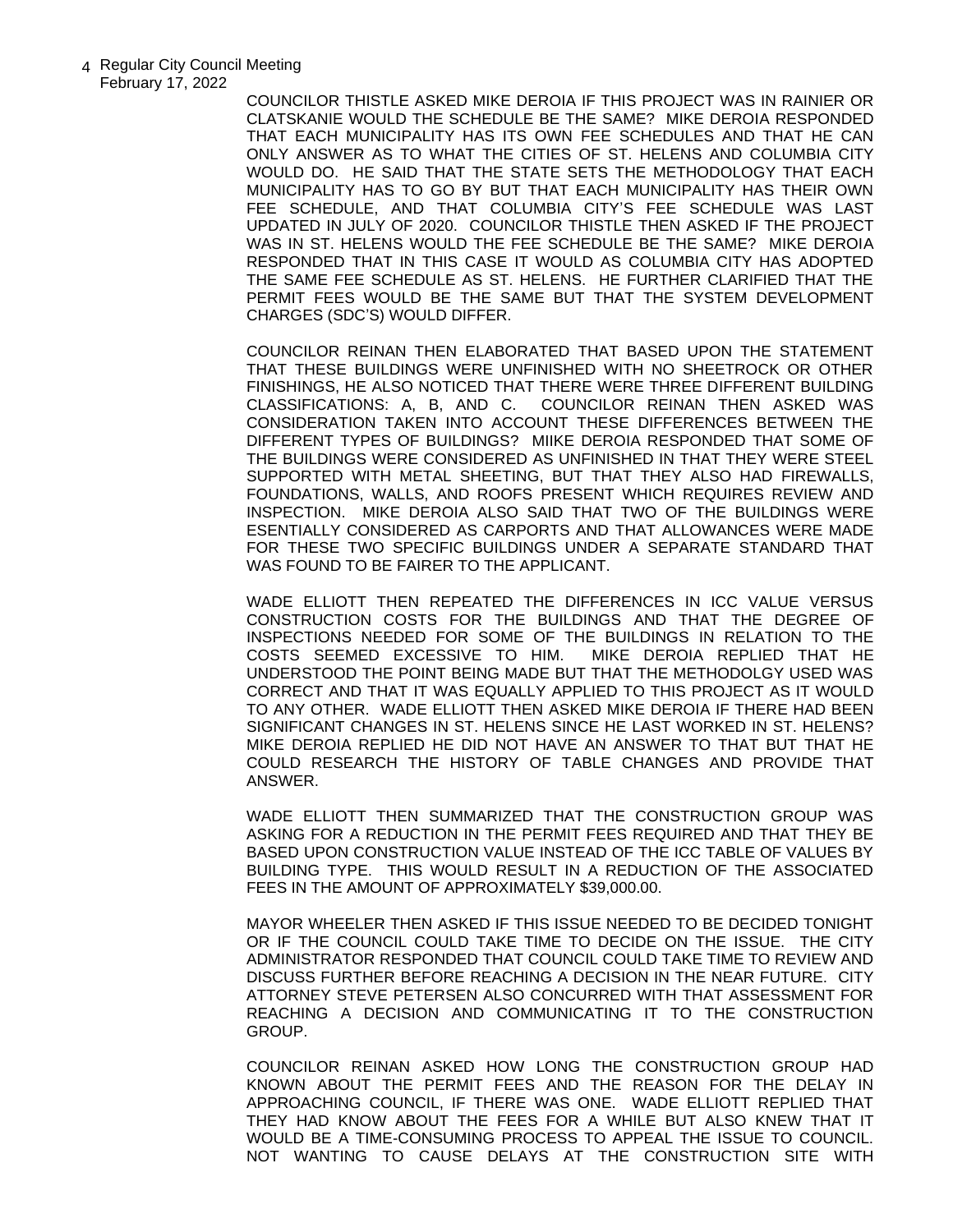FOUNDATION AND DRIVEWAY WORK WERE KEY FACTORS IN DECIDING TO WAIT TO APPROACH COUNCIL, ACCORDING TO WADE ELLIOTT. COUNCILOR THISTLE THEN ASKED IF THIS WAS "SOMEWHAT LIKE GOING TO A RESTAURANT AND EATING THE MEAL WITH COMPLAINING ABOUT THE PRICE AFTER EVERYTHING HAD BEEN EATEN?" HE ADDITIONALLY SAID THAT "YOU ARE UNDERWAY IN THE PROJECT AND THAT IS, ANYWAY, KINDA MY THOUGHT". VALYRIE GERMAN THEN SAID THAT THE GROUP WANTED TO ADDRESS COUNCIL IN JANUARY BUT THAT BY THE TIME THAT DECISION HAD BEEN MADE IT WAS TWO DAYS PRIOR TO THE MEETING. THE CITY ADMINISTRATOR DID CONFIRM THAT THE CITY WAS APPROACHED ABOUT THE ISSUE OFFICIALLY IN JANUARY.

MAYOR WHEELER THEN ASKED THE REST OF COUNCIL IF THEY WOULD LIKE MORE TIME TO THINK ABOUT THE REQUEST PRIOR TO REACHING A DECISION. BY CONSENSUS OF COUNCIL IT WAS DECIDED TO TAKE TIME TO CONSIDER THE ISSUE FURTHER AND THEN COORDINATE WITH THE CONSTRUCTION GROUP TO RECONVENE IN ORDER FOR THE CITY COUNCIL TO ANNOUNCE THEIR DECISION.

## **7.2 Review, discussion, and consideration for approval of a Structure in the Right of-Way Permit Application, as submitted by Renee Racicot of 1500 Fourth Street.**

THE CITY COUNCIL CONDUCTED INITIAL REVIEW OF THE APPLICATION AS SUBMITTED BY THE APPLICANT, RENEE RACICOT. COUNCIL THEN HEARD FROM BOTH THE APPLICANT AND ADJACENT NEIGHBORS, MARK AND GLORENE STEVENS OF 1505 THIRD STREET. THE STEVENS' HAD FILED A LETTER EXPRESSING THEIR CONCERNS ABOUT THE PLACEMENT OF THE FENCE IN THE AREA AS IT WAS PROPOSED IN THAT THEY FELT IT WOULD CREATE ADDITIONAL DIFFICULTY IN THE ENTERING AND EXITING OF VEHICLES FROM THE PARKING AREA AT THE STEVENS' RESIDENCE. AS A COMPROMISE, THE STEVENS' PROPOSED TO COUNCIL THAT UPON APPROVAL OF THE APPLICATION AS SUBMITTED IT BE NOTED THAT IF THESE CONCERNS DID OCCUR THE FENCE WOULD THEN HAVE TO BE REMOVED FROM THE RIGHT-OF-WAY AREA.

COUNCIL THEN ASKED CITY ATTORNEY STEVE PETERSEN IF THE CITY COULD DO SO, AND HE REPLIED THAT THE CITY WOULD STILL RETAIN ITS PROPERTY RIGHTS WITHIN THE AREA AND THAT IT WOULD BE ACCEPTABLE TO PROCEED WITH THE APPROVAL OF THE APPLICATION WITH THIS PROVISION NOTED WITH THE MINUTES FOR THIS MEETING. GIVEN THE CIRCUMSTANCES SURROUNDING THIS APPLICATION, COUNCILOR ZIGLINSKI SUGGESTED THAT A DECISION ON THE APPLICATION BE SUSPENDED UNTIL COUNCIL HAD THE OPPORTUNITY TO GO TO THE SITE AND CONDUCT A REVIEW. BY CONSENSUS OF COUNCIL IT WAS AGREED TO DO SO AND THE CITY ADMINISTRATOR WAS TASKED WITH COORDINATING THE SITE VISIT.

**AGENDA ITEM 8 OTHER BUSINESS:** The City Administrator discussed the following items with Council:

1. Current city personnel policy does not have provisions for maternity leave as the city, due to its low number of employees, is not bound by the provisions of the Family Medical Leave Act (FMLA) or the Oregon Family leave Act (OFLA). Historically, and perhaps by happenstance, city employees have not had a need for maternity leave provisions to effectively address leave needed to be taken in the case of a birth of a child. The closest available city personnel policy available for reference is the city's leave of absence policy. However, this policy requires that a staff member be employed for 12 months, is limited to 60 days of non-paid leave time and requires that a staff member pre-pay their insurance benefits prior to the leave starting. The City Administrator brought this issue to Council as current circumstances involving staff have